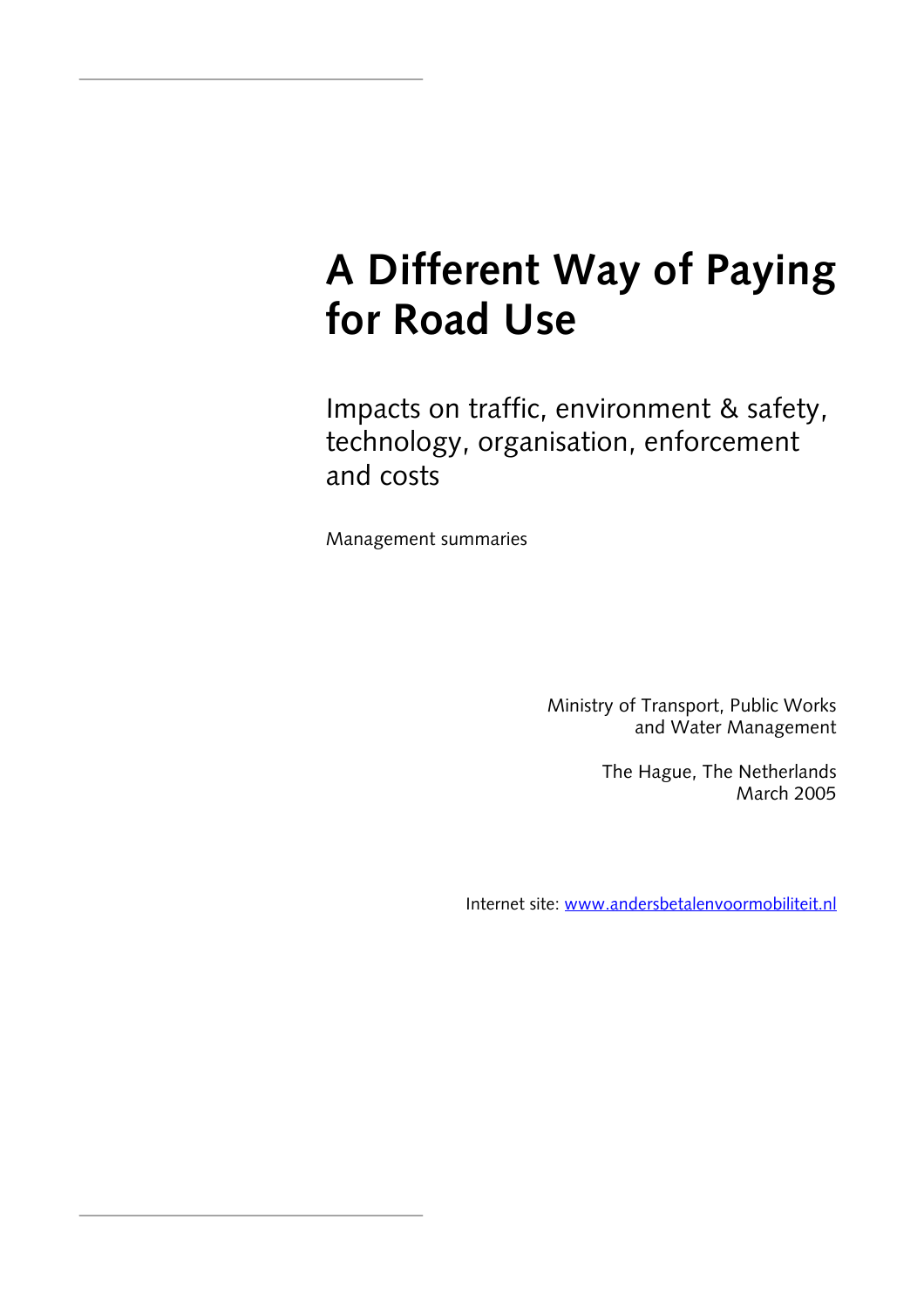# **A Different Way of Paying for Road Use**

Impacts of Policy Options on Traffic

**29 March 2005**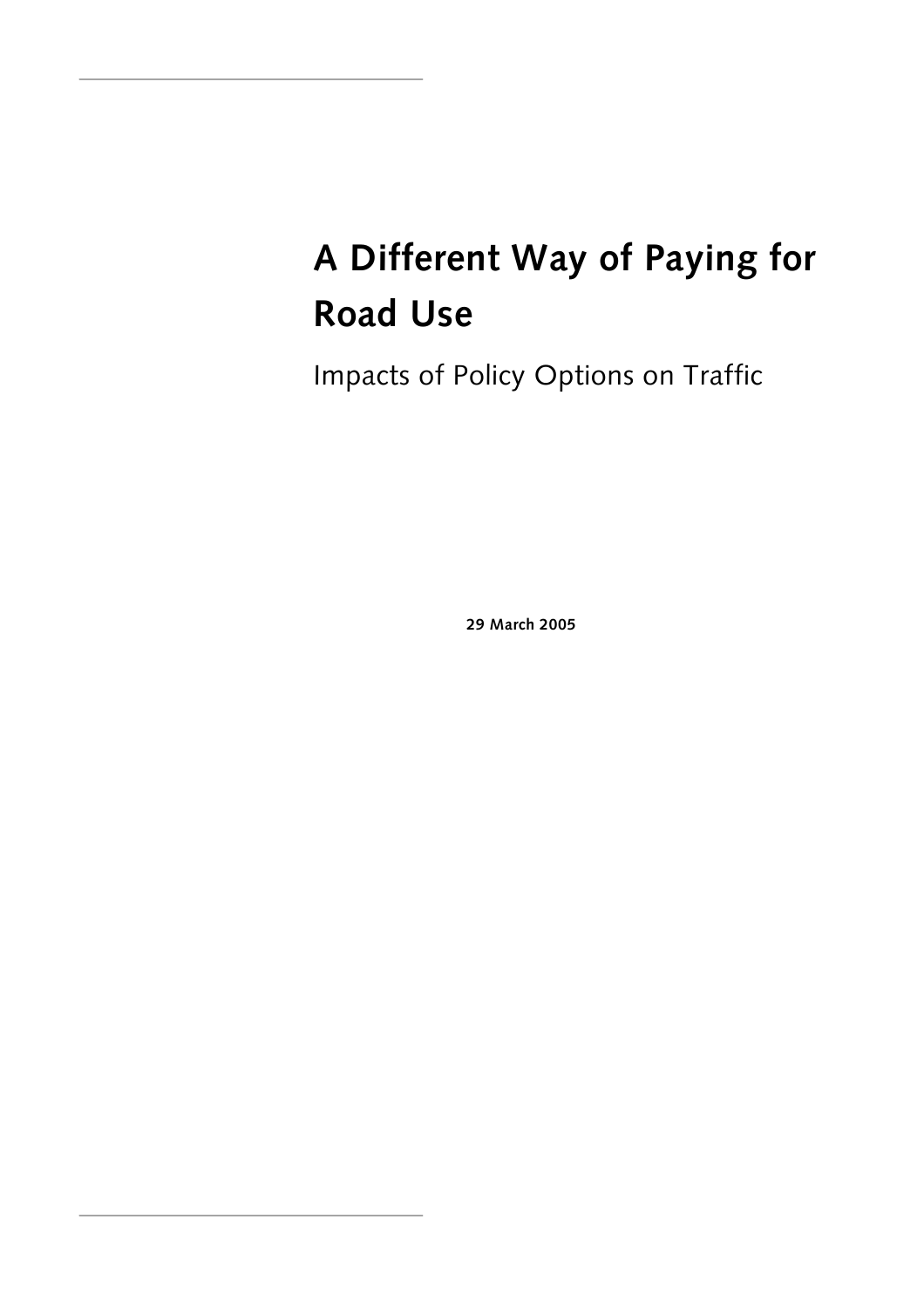#### **Management Summary**

#### **The reason for this report**

. . . . . . . . . . . . . . . . . . . . . . . . . . . . . . . . . . . . . . . . . . . . . . . . . . . . . . . . . . . . . . . . . . . . . . . . . . . . . . .

The Dutch Minister of Transport, Public Works and Water Management and the Dutch Minister of Finance has asked the platform on 'A Different Way of Paying for Road Use', led by Mr Paul Nouwen, for a considered opinion on pricing policy that can receive broad public support.

The platform asked the AVV (Transport Research Centre), the CPB (Central Planning Bureau) and the MNP (Environment and Nature Planning Bureau) to assess the traffic impacts of ten different forms of pricing policy. The platform will base its opinion, among other things, on these impacts.

#### **The significance of traffic impacts**

The AVV and CPB studied most of the ten pricing policy options using the AVV's National Model System. Additional analysis was carried out using the New Regional Model to understand specific regional aspects. Also a meeting was held with transport experts, during which results were assessed and the qualitative effects of options not analysed using models were estimated.

Findings concerning the traffic impacts are important because the results of this study will be used for various subsequent studies:

- Impacts on households (CE)
- Impacts on business (ECORYS)
- Impacts on the composition of the car fleet and the environment (NMP)
- Impacts on different income groups (CPB)
- Economic valuation of impacts on locational accessibility (CPB).

The ten policy options in this study were compared with each other and also with a situation without a pricing policy. This reference situation or starting situation is the same for each option. The same evaluation year as the one used in the *Mobility Policy Document –* 2020 – was chosen. The scenario used in this study is 'European Co-ordination', developed by the CPB. Transport policy has been specified until 2011. For a realistic estimate of the effects of the policy options on the subsequent period, implementation of the road-building package described in the *Mobility Policy Document – part 1* has been assumed, estimated at  $\epsilon$  14.5 billion.

#### **No pricing policy leads to worsening locational accessibility**

The table below indicates the effect of implementing the road-building package on road traffic trends in the 2000-2020 period, assuming a business-as-usual situation, i.e., without a pricing policy.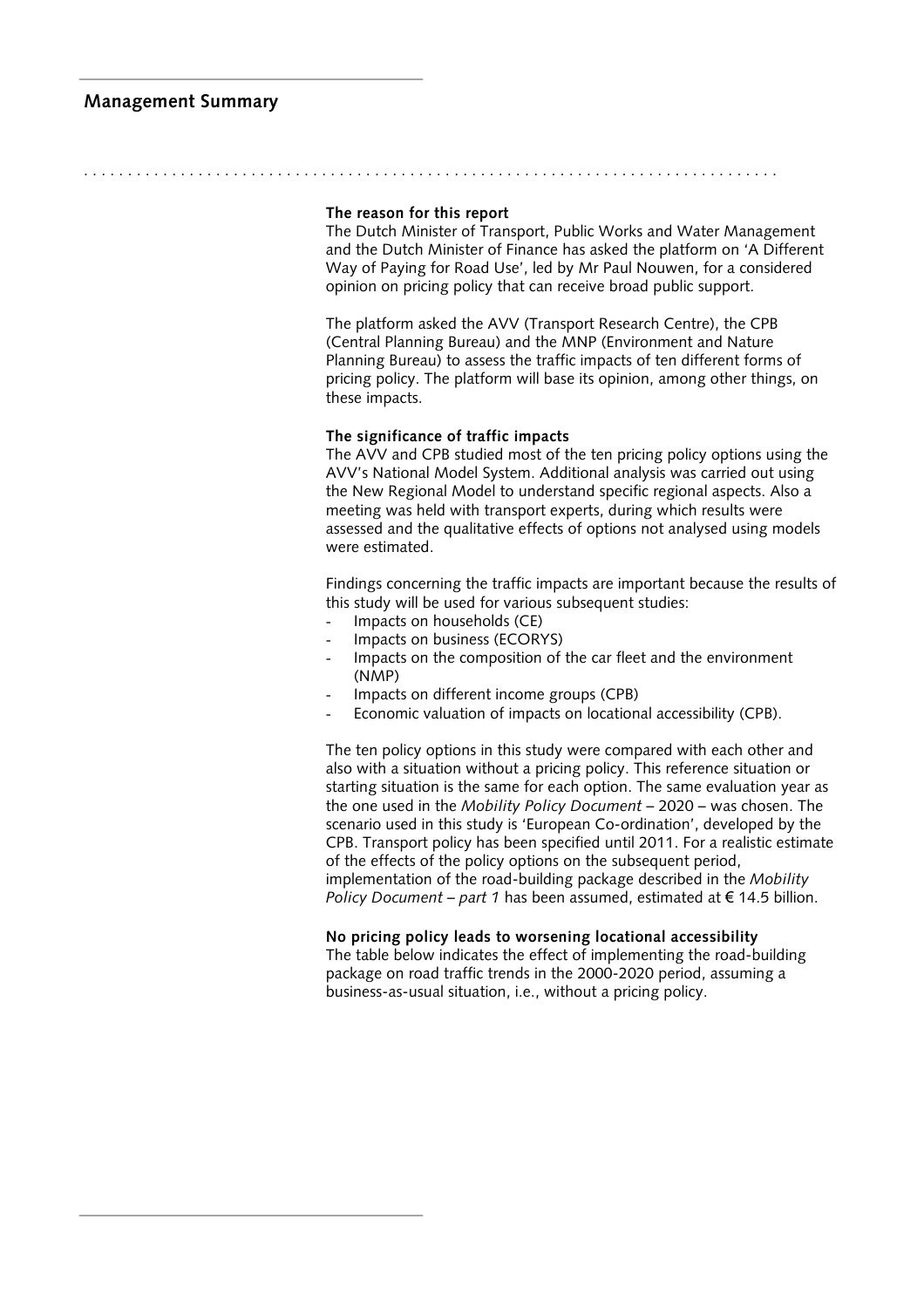| Traffic growth projections with business-as-usual scenario, 2000-2020<br>and impact of road-building package of € 14.5 billion on these |        |                |                  |                    |                |          |         |                               |         |
|-----------------------------------------------------------------------------------------------------------------------------------------|--------|----------------|------------------|--------------------|----------------|----------|---------|-------------------------------|---------|
|                                                                                                                                         |        | Traffic growth |                  | Congestion         |                |          |         |                               |         |
|                                                                                                                                         | Neth.  | Randstad       | Rest of<br>Neth. | <b>Netherlands</b> |                | Randstad |         | Rest of<br><b>Netherlands</b> |         |
|                                                                                                                                         |        |                |                  | main<br>roads      | other<br>roads | main     | other   | main                          | other   |
| Traffic growth projections with<br>business-as-usual scenario, 2000 -<br>2020.                                                          | $+50%$ | $+44%$         | $+54%$           | $+101%$            | $+182%$        | $+80%$   | $+172%$ | $+191%$                       | $+199%$ |
| Trends between 2000-2020, with<br>road-building package of €14.5<br>billion                                                             | $+53%$ | $+52%$         | $+54%$           | $+42%$             | $+188%$        | $+16%$   | $+173%$ | $+154%$                       | $+216%$ |
| Impact of road-building package<br>on traffic volumes in 2020                                                                           | $+2%$  | $+6%$          | $0\%$            | $-29%$             | $+2%$          | $-35%$   | 0%      | $-13%$                        | $+6\%$  |

In the business-as-usual situation, road traffic grows by 50% in the Netherlands. There will be twice as much congestion on the main road network in 2020 compared to the situation in 2000. The growth in congestion is even greater on other roads, partly because various plans concerning the secondary road network are either not known, or not yet known, and could therefore not be incorporated in the analyses. In the rest of the country, the expected growth in congestion is greater than in the Randstad. Here congestion is defined as the sum of all lost travel time as a result of recurring traffic jams. Nonrecurring traffic jams caused by accidents, etc., are not included.

The road-building package of  $\epsilon$  14.5 million results in an additional increase in road traffic in the Netherlands of 2% compared to the business-as-usual situation, as road building creates more road space for car travel. Owing to the road-building package, congestion growth on the main road network is mitigated by about 30%. Congestion does increase compared to 2000, but to a lesser degree. The road-building package mostly concerns the Randstad and the main road network, which is where the mitigation of congestion growth primarily occurs.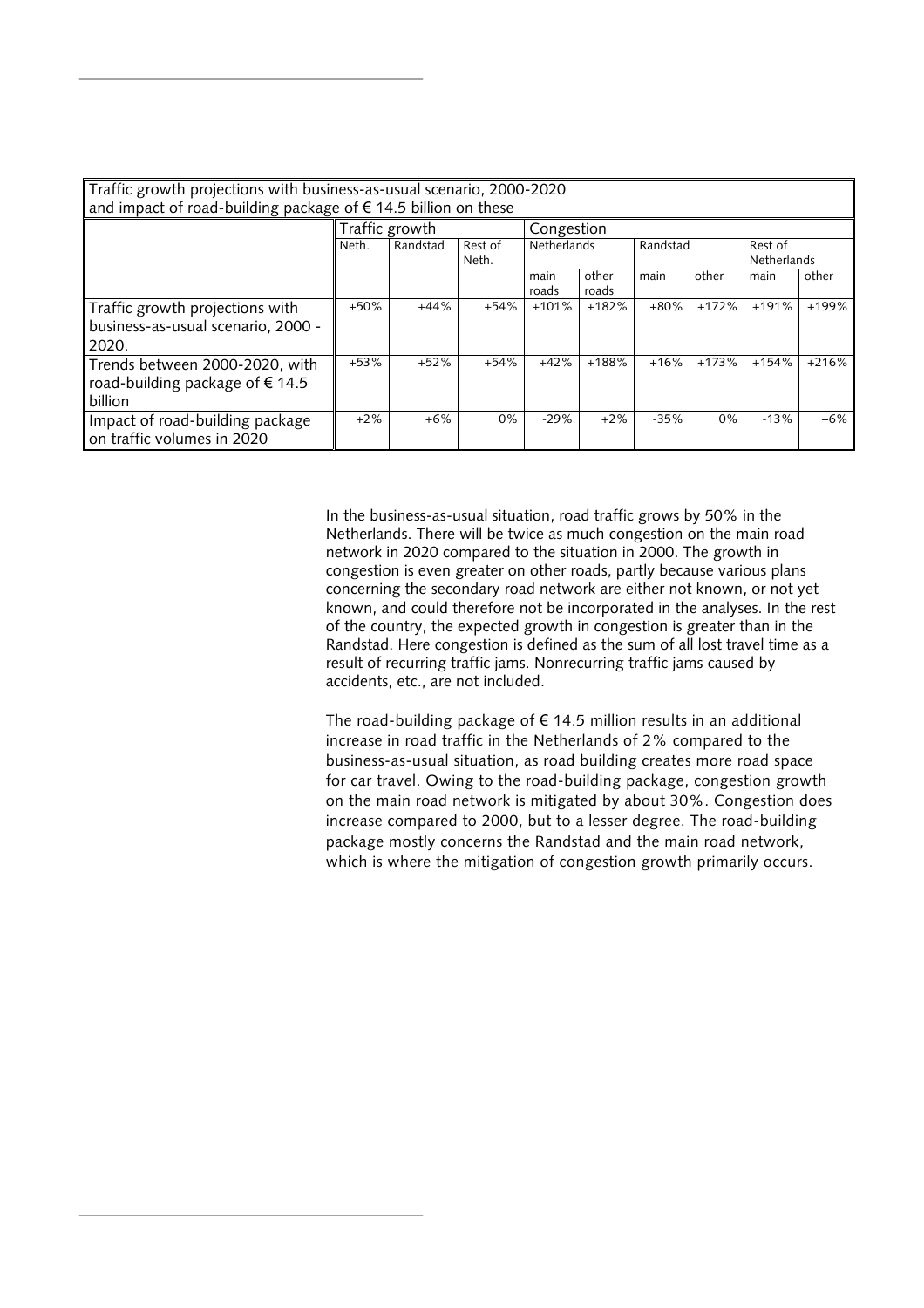|                |                                                                     | Overview of impacts on traffic of pricing policy options for 'A Different |             |        | Way of Paying for Road Use |        |                                                                                     |               |                                                                                                                                                 |
|----------------|---------------------------------------------------------------------|---------------------------------------------------------------------------|-------------|--------|----------------------------|--------|-------------------------------------------------------------------------------------|---------------|-------------------------------------------------------------------------------------------------------------------------------------------------|
|                | Policy option                                                       | Sub-option                                                                | Netherlands |        | Randstad                   |        | Rest of Netherlands<br>Congestion reduction compared to reference situation in 2020 |               | <b>Notes</b>                                                                                                                                    |
|                |                                                                     |                                                                           | main        | other  | main                       | other  | main                                                                                | other         |                                                                                                                                                 |
|                | Kilometre charge                                                    | A) MRB (fixed motor vehicle tax) + 1/4                                    |             | $-30%$ | $-25%$                     | $-30%$ | $-30%$                                                                              | $-30%$        | differentiated amount per km in all of the Netherlands, main<br>Variabilisation of € 3.4 billion of fixed charges into                          |
|                |                                                                     | BPM (purchase tax on motor vehicle)                                       | $-30%$      |        |                            |        |                                                                                     |               | and secundary road networks                                                                                                                     |
|                |                                                                     | $B)$ MRB + BPM                                                            | $-40%$      | $-40%$ | $-40%$                     | $-40%$ | $-40%$                                                                              | $-40%$        | Variabilisation of € 5.7 billion of fixed charges into                                                                                          |
|                |                                                                     |                                                                           |             |        |                            |        |                                                                                     |               | differentiated amount per km                                                                                                                    |
| $\sim$         | Hofstra charge                                                      |                                                                           | $-35%$      | $-40%$ | $-35%$                     | $-40%$ | $-40%$                                                                              | $-40%$        | Variabilisation of € 5.7 billion of fixed charges into<br>differentiated amount per km in three brackets                                        |
|                |                                                                     |                                                                           |             |        |                            |        |                                                                                     |               |                                                                                                                                                 |
| 3              | Kilometre charge, heavy<br>goods                                    |                                                                           |             |        |                            |        | Raising average speed by 0.4%                                                       |               | Charge on main road network only, for trucks > 12 tonnes<br>only Resembles German Maut                                                          |
| 4              | Toll at six locations                                               |                                                                           | $-15%$      | 0%     | $-25%$                     | $0\%$  | $0\%$                                                                               | $+5%$         | Toll at six locations on main road network, as mentioned in                                                                                     |
|                |                                                                     |                                                                           |             |        |                            |        |                                                                                     |               | Mobility Policy Document - part 1; effect of toll and<br>infrastructure                                                                         |
| 5              | Kilometre charge +                                                  |                                                                           | $-60%$      | $-40%$ | $-60%$                     | $-40%$ | $-60%$                                                                              | $-45%$        | Variabilisation of € 3.4 billion as in 1A plus static congestion                                                                                |
|                | congestion charge                                                   |                                                                           |             |        |                            |        |                                                                                     |               | charge of €0.11/km                                                                                                                              |
| $\circ$        | Entry charge in the four<br>major cities                            | A static, not budget-neutral                                              | $-25%$      | $-10%$ | $-35%$                     | $-15%$ | 0%                                                                                  | $\frac{6}{6}$ | Cordon-based charge in Amsterdam, Rotterdam, The Hague<br>and Utrecht, € 2.90 into city, morning rush hour                                      |
|                |                                                                     | B after charge avoidance, not budget-<br>neutral                          |             |        |                            |        |                                                                                     |               | Ditto, charging rate depends on level of traffic (between $\epsilon$<br>1.50 and $\in$ 6.00)                                                    |
| L              | Area-wide charge in the<br>four major cities                        |                                                                           | 0%          | $-5%$  | 88                         | $-5%$  | $\frac{8}{6}$                                                                       | $\delta$      | Area-wide charge in centres of Amsterdam, Rotterdam, The<br>Hague and Utrecht within city ring roads, € 7.50/day, 90%<br>discount for residents |
| $\infty$       | Charge on congested<br>corridors                                    | A static                                                                  | $-50%$      | $-20%$ | $-50%$                     | $-15%$ | $-50\%$                                                                             | $-20%$        | Congestion surcharge of $\epsilon$ 0.11/km at busy locations (flow to<br>capacity ratio $> 0.8$ ) in reference situation                        |
|                |                                                                     | B after charge avoidance                                                  | $-55%$      | $-35%$ | $-60%$                     | $-35%$ | $-45%$                                                                              | $-40%$        | Congestion surcharge of € 0.055-0.22/km, depending on<br>charge avoidance behaviour                                                             |
| O              | Charge through fuel duty                                            |                                                                           | $-15%$      | $-15%$ | $-15%$                     | $-15%$ | $-20%$                                                                              | $-15%$        | Variabilisation of € 3.4 billion of fixed charges into higher fuel<br>duties                                                                    |
| $\overline{0}$ | Tax increase to finance<br>ambitions of Mobility<br>Policy Document |                                                                           | $-30%$      | $-5%$  | $-25%$                     | $-5%$  | $-35%$                                                                              | $-5%$         | Fuel duty increase of €0.06 per litre, including creation of<br>road-building package, as described in Mobility Policy<br>Document              |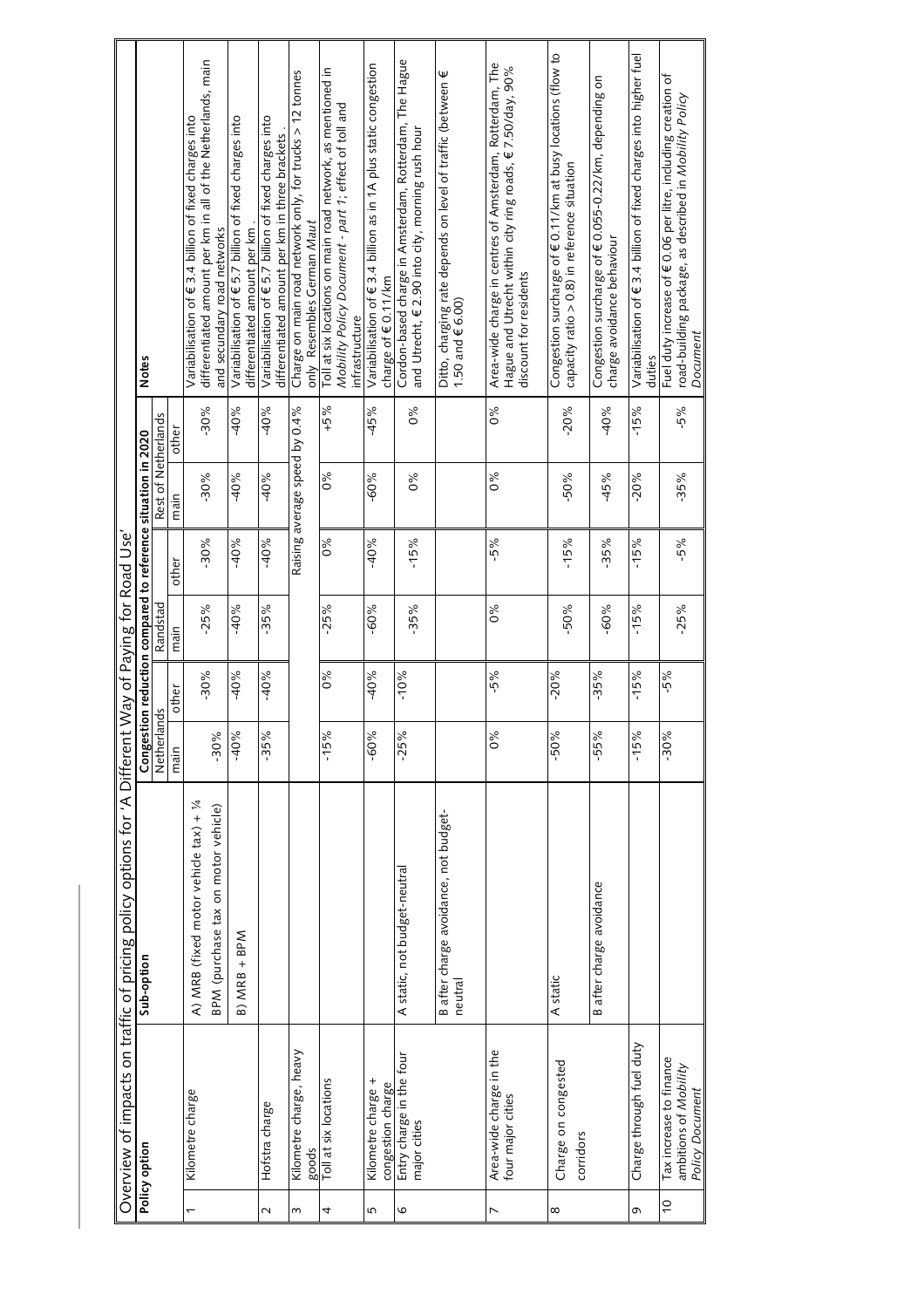#### **The effects of paying more per kilometre**

Policy options involving paying per kilometre, i.e., options 1 (kilometre charge), 2 (Hofstra charge) and 9 (Charge through fuel duty), mitigate the growth of car travel. With these options, average travel distances decrease, both as regards commuter and leisure travel. Over time, the increase in variable car costs leads motorists to seek work and leisure activities closer to home. The number of car journeys declines slightly. More kilometres are travelled with other means of transport, primarily through the use of slow transport modes and rail. This increase depends on the level of the charge and reaches a maximum of 8% (in option [1](#page-5-0)b:  $MRB + BPM$ <sup>1</sup>).

The calculations include the current progressive tax rates: the heavier the car, the higher the rate per kilometre, as is currently the case with the MRB. Accordingly, no effects on the composition of the vehicle fleet are expected. In option 2 (Hofstra charge), the rates are only progressive to a limited extent. This means that it can be expected that the Hofstra charge will have an effect on the composition of the fleet: the share of heavy cars and diesel cars will increase. Because corrections have not been applied to the calculations, the effect of the Hofstra charge may be slightly overestimated.

The slower growth in car travel in the 'kilometre charge' option means that the growth in congestion is mitigated. Business traffic grows more because of increased locational accessibility. The level of the charge determines the extent of the effects. This relationship, however, is not linear: the higher the charge, the smaller the additional decrease in road travel growth.

Compared to the 'kilometre charge', a charge collected through a fuel duty increase leads to more efficient use of fuel and an increase in the use of petrol stations outside the Netherlands. This means that in the event of a duty increase, the expected effects are smaller than with the Hofstra charge and 'kilometre charge'.

#### **The response of goods traffic to a price incentive**

Goods traffic is relatively unaffected by the kilometre charge. The value of the load and the costs of the truck and driver are many times greater than the charge introduced in option 3. This option slightly encourages improved efficiency in goods traffic:

- More efficient use of the vehicles' load capacity
- Use of larger vehicles in road transport

-

Transport moving from the main road network to the secondary (regional) road network.

Owing to these improvements in efficiency, the cost increase for road hauliers is smaller than the increase in costs per kilometre as a result of the charge. Road haulers will attempt to pass this cost increase on to shippers, resulting in:

- a general decrease in demand for goods transport,
- a shift from road transport to other modes or to other countries.

<span id="page-5-0"></span><sup>&</sup>lt;sup>1</sup> MRB: (fixed) motor vehicle tax. BPM: purchase tax on motor vehicles.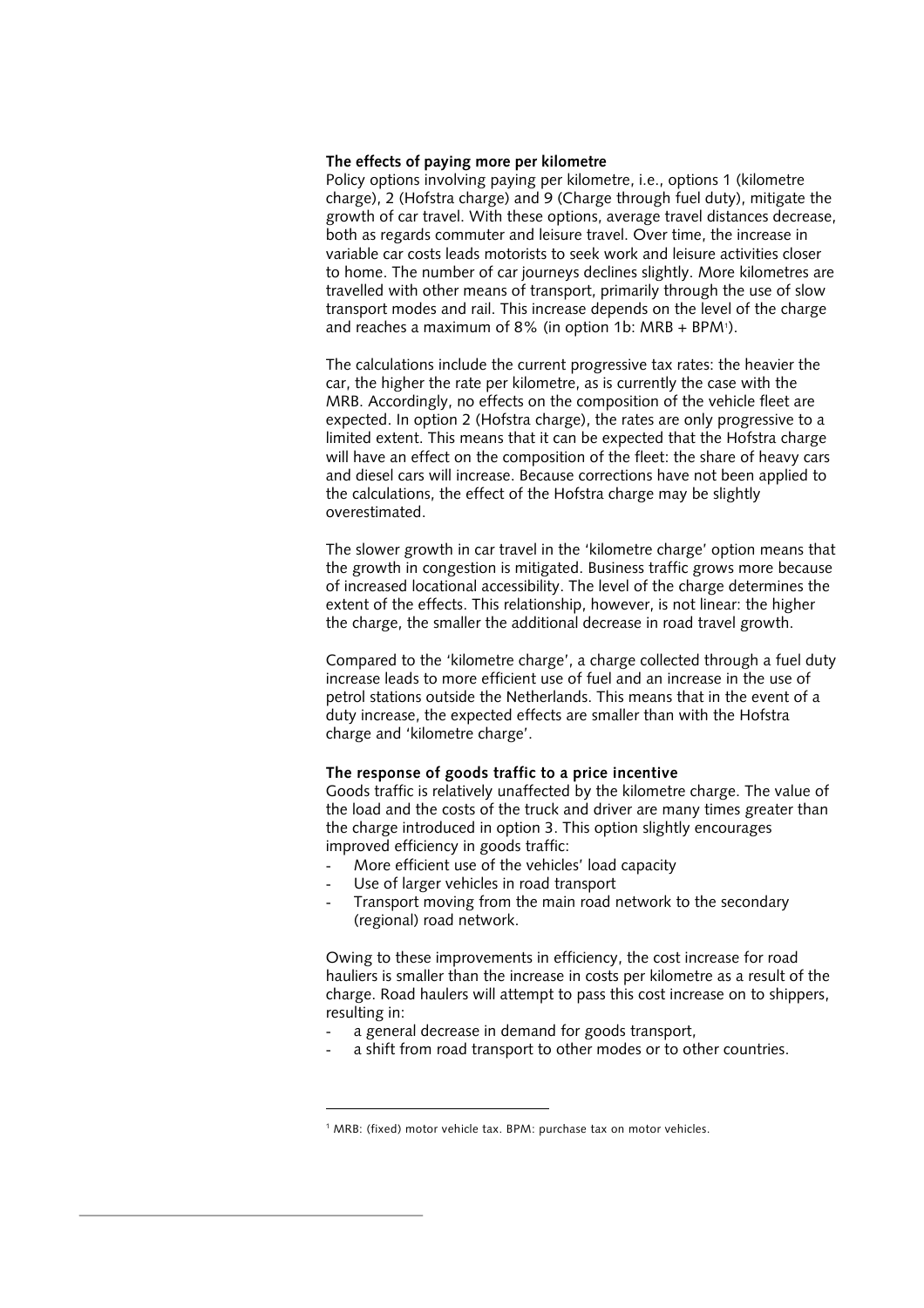The result is a new modal split for goods transport in 2020. About 27.5 million tonnes less are transported by road. This corresponds to a decrease in the number of road freight vehicle-kilometres of 3.1%. This means a decrease of about 0.6% of total traffic. The effect of this on average speed in 2020 is an increase of 0.4%, based on analyses for the other options.

Goods transport by inland navigation and rail increases by 15.6% (additional shipping kilometres) and 6.1% (additional railway kilometres) respectively over the reference situation.

#### **Paying more on busy roads**

Applying a congestion charge (option 8, Charge on congested corridors) initially leads to traffic diverting onto roads without a congestion charge. Because the reference situation involves a high level of congestion, this charge will be applied on many stretches of road (both in main and secondary networks) in the Netherlands. This means that avoiding the congestion charge by taking other routes will not be possible for everyone at all times. As with the 'kilometre charge', a congestion charge will therefore result in an increased cost of motoring and shorter commuting distances. The difference here is that commuter traffic will be the most affected, as the congestion charge is limited to peak times. There is little leisure travel at rush hour as it is.

Because the charge applies only where there is congestion, the impact on congestion is greater than with the 'kilometre charge'. The design of the charging system is important here. A 'learning system' that takes into account road users' charge avoiding behaviour and also applies differentiated rates in different places has a greater impact on congestion and a lesser impact on car travel.

Increased locational accessibility thanks to a congestion charge means that business traffic increases even more than with the 'kilometre charge'.

According to transport experts, a more dynamic form of congestion charging only makes sense if motorists can still modify their behaviour. Motorists must have timely information on which to base their choice to drive or not to drive, to leave at a different time, etc. A situation with complete real-time changes in charging rates, based on current traffic volumes, would therefore have less of an effect than a situation in which the level of charge is known in advance.

The combination of a 'kilometre charge' and 'Congestion charge', in option 5, is the most effective method to combat congestion.

#### **Some regional consequences of pricing policy**

#### *Entry charge in the four major*

The entry charge works as follows: on passing a toll gate, every motorist must pay a toll. The 'payment points' can be found on both the main and secondary road networks, so that the charge cannot be avoided by rerouting. The tollgates are within the municipal boundaries of Amsterdam, Rotterdam, the Hague and Utrecht. The charge of € 2.90 applies only during the morning rush hour when driving into the city.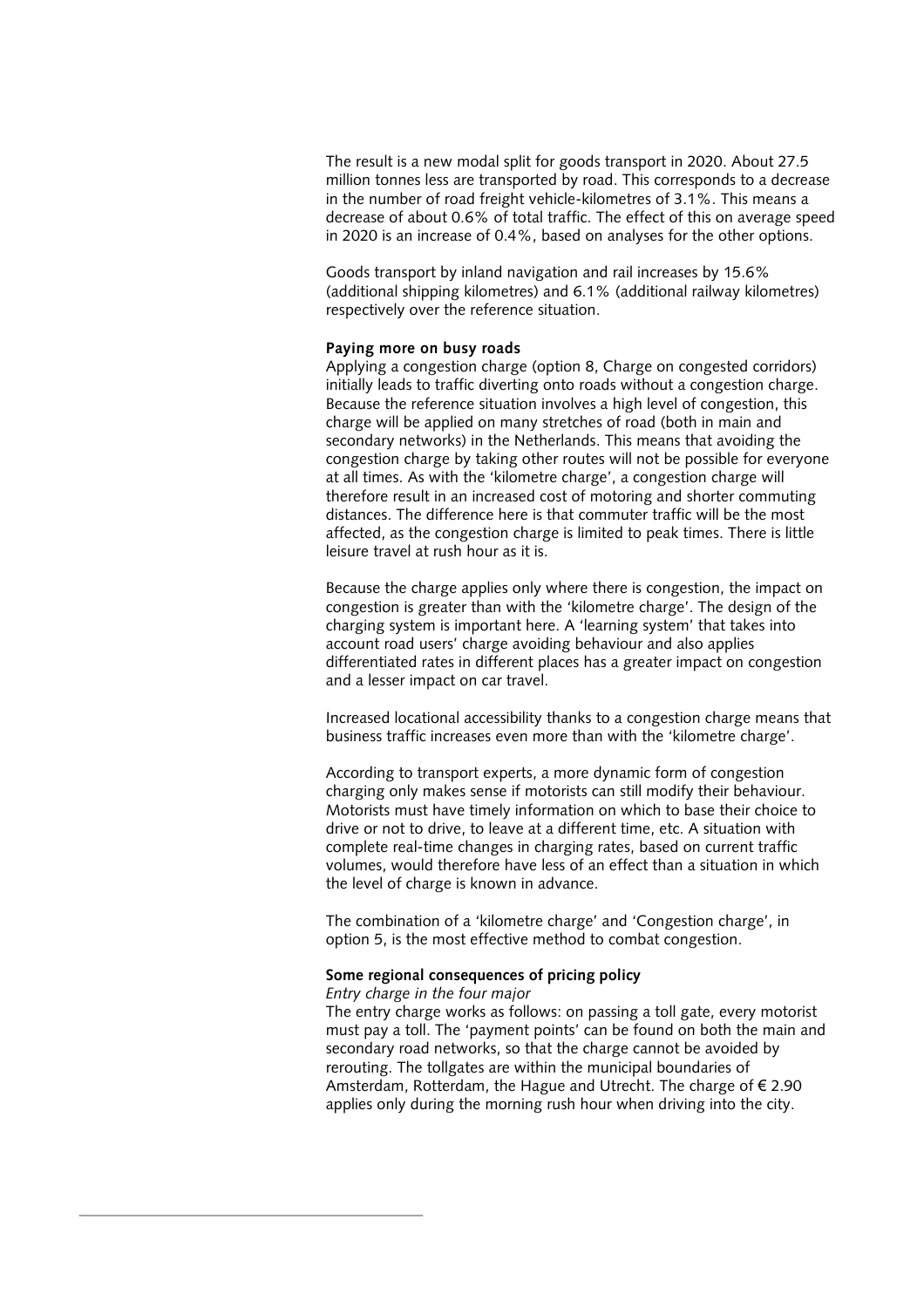An analysis of the primary effects has been carried out; no allowance has been made yet for additional revenue from the charge being allotted to additional infrastructure, public transport facilities, facilities for slow traffic, etc.

Locally, congestion can decrease considerably because there is much less criss-cross traffic (for example, working in Amsterdam and living in Arnhem and vice versa). In the Randstad, congestion growth on the main road network is 35% less, and on other roads 15% less. There is no additional traffic diversion because the charge applies to the secondary road network as well. The impact on congestion is mainly limited to the four cities and their immediate vicinity: in the rest of the Netherlands, the charge has no noticeable effect. According to the experts, the rate at rush hour should be raised gradually in order to prevent unwanted road safety risks (such as waiting on the shoulder until after 9 am).

#### *Area-wide congestion charge in the four major cities*

This resembles the charge introduced in London in 2003. Within the city ring roads of Amsterdam, Rotterdam, the Hague and Utrecht, motorists have to pay € 7.50 each working day. Residents receive a 90% discount in their own city. The parking policy implemented in the reference situation stays the same.

For this policy option as well, only an analysis of the primary effects has been carried out, so the allocation of additional revenue obtained from the charge to projects such as additional infrastructure has not been taken into account either.

The mitigation of congestion growth in the Randstad (-5%) is caused by improved flows on the ring roads of the four major cities. The charge has no effect on congestion on the main road network. The destinations of much of the traffic on the main road network are apparently not the city centres, so the charge has no effect on traffic on the main road network. Many car journeys destinations, such as Schiphol airport and peripheral business premises, are not within city ring roads either. In this policy option, internal city traffic continues to use the city ring roads. According to the transport experts, the city ring roads should be included in the charging zone if the goal is to reduce congestion on city ring roads as well.

It is expected that the actual impacts of pricing policy may be less substantial than analyses indicate. The most significant causes of this are:

- doubts about the emergence of a 24-hour economy, so that much less commuting to work occurs at unexpected times;
- doubts whether employers are willing to compensate employees for the charges;
- less willingness to move house than anticipated.

#### **Highway tolls**

Tolls are a means of financing or co-financing infrastructure. This form of pricing also affects road travel and congestion. The effect of tolls on six new stretches of road to be built as part of the main road network has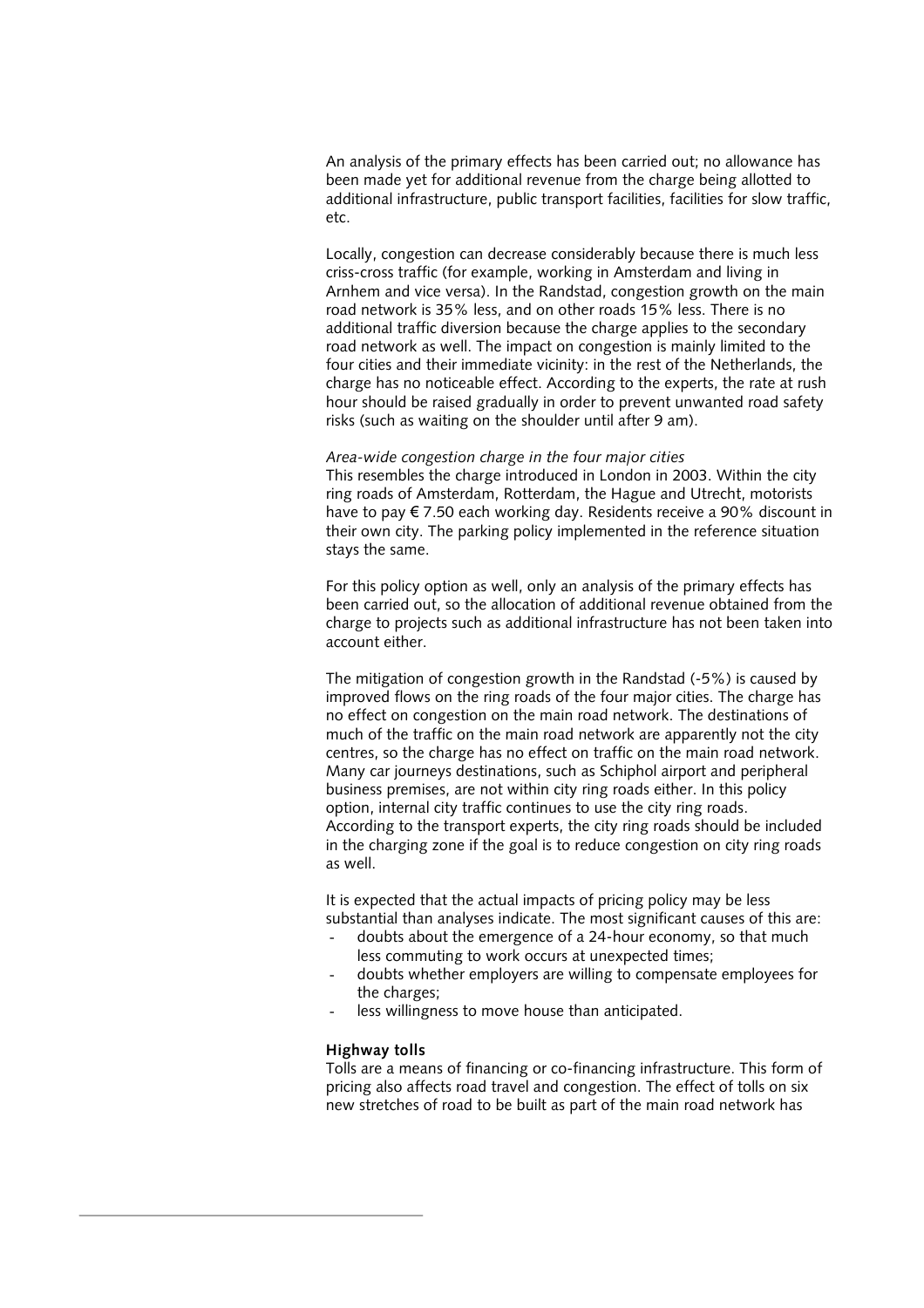been studied, using a charging rate of € 1 per trip for passenger cars and € 3 for trucks.

The analysis takes into account potential unwanted traffic diversion onto other routes, which can be prevented by charging a toll on alternative routes as well. This policy option reduces congestion by 15% on the main road network. In the Randstad, where most of the tolled roads are located, congestion decreases by 25%. Most of this decrease is because traffic is eliminated or diverted onto other roads and to a lesser degree because additional infrastructure becomes available.

#### **What happens to the revenues?**

In some policy options, the state receives additional revenue from the charges that is not redirected to citizens through the elimination of fixed taxes such as the MRB (motor vehicle tax) and the BPM (purchase tax on passenger cars and motorcycles).

This additional revenue could be spent on additional infrastructure to eliminate other bottlenecks, thereby mitigating congestion growth even more. As regards these policy options, the effect on congestion of the road-building budget that is made available has been worked out, as shown in the following table.

| Policy options                           | budget<br>$(\epsilon$ billions) | Road-building   Congestion reduction through<br>additional infrastructure (compared to<br>2020 reference) |
|------------------------------------------|---------------------------------|-----------------------------------------------------------------------------------------------------------|
| 5. Kilometre charge + congestion charge  | 2.5                             | $-3.3\%$                                                                                                  |
| 6. Entry charge in the four major cities | 2.3                             | $-3.1%$                                                                                                   |
| 8a. Static congestion charge             | 5.8                             | $-7.6\%$                                                                                                  |
| 8b. Dynamic congestion charge            | 7.5                             | $-9.8%$                                                                                                   |

Road-building budget based on CPB calculations

The largest additional budget is provided by the congestion charge, which also mitigates congestion growth.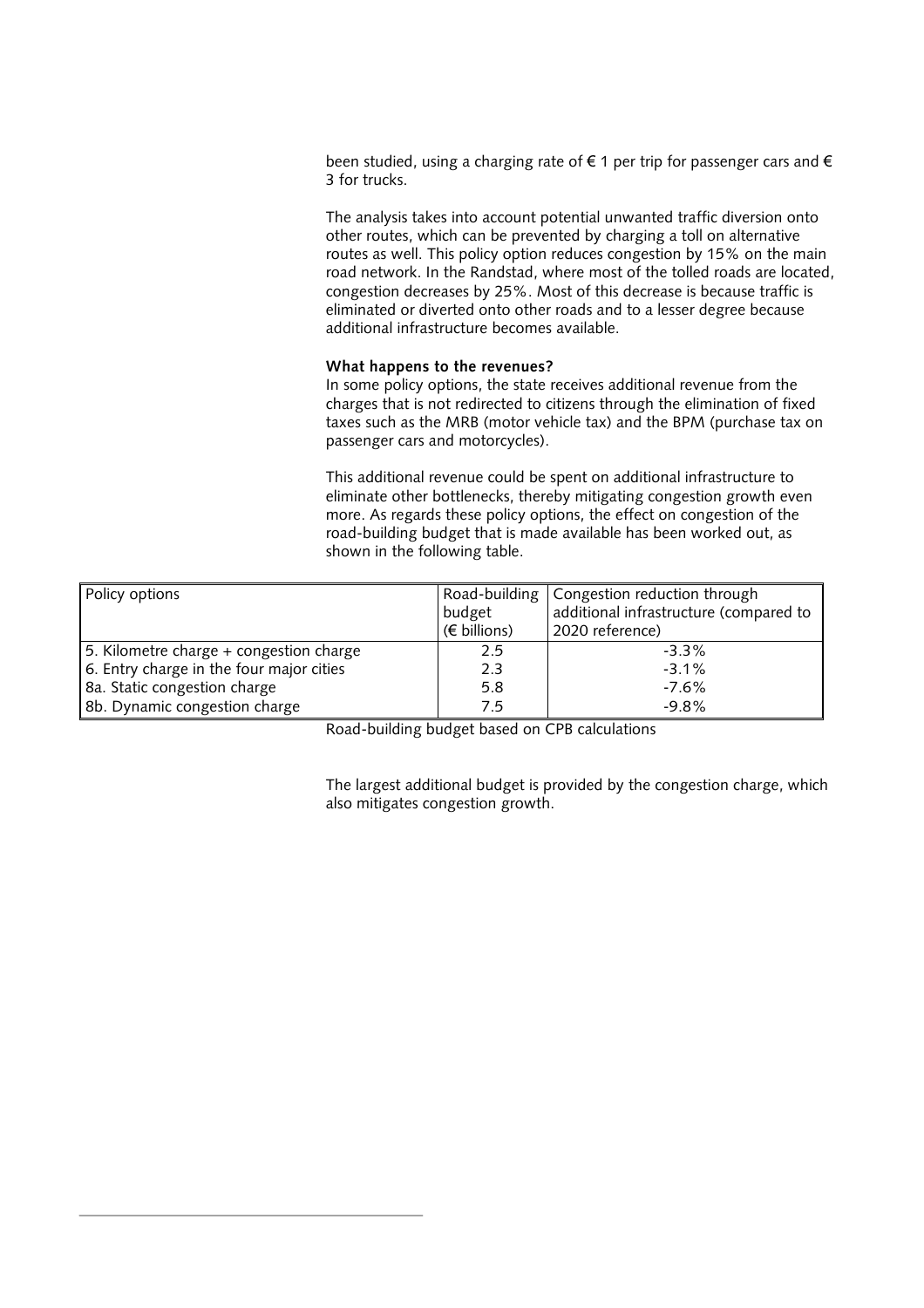#### **Conclusions**

- Pricing policy leads people to change their travel behaviour.
- Increasing motoring costs per kilometre mitigates road traffic growth. This alone can already improve locational accessibility.
- Locational accessibility can be improved further thanks to congestion surcharges.
- Combining a congestion charge and a kilometre charge is the most effective option.
- Pricing policy can result in additional revenue that can be used to build additional infrastructure, the building of which leads to an additional mitigation of congestion growth.
- With most options, the impact of pricing policy on locational accessibility is greater than the impact of building additional infrastructure.
- Regional options are effective in mitigating local congestion growth.

The following chart shows the impacts of the various policy options developed by the platform on 'A Different way of Paying for Road Use' on lost travel time.

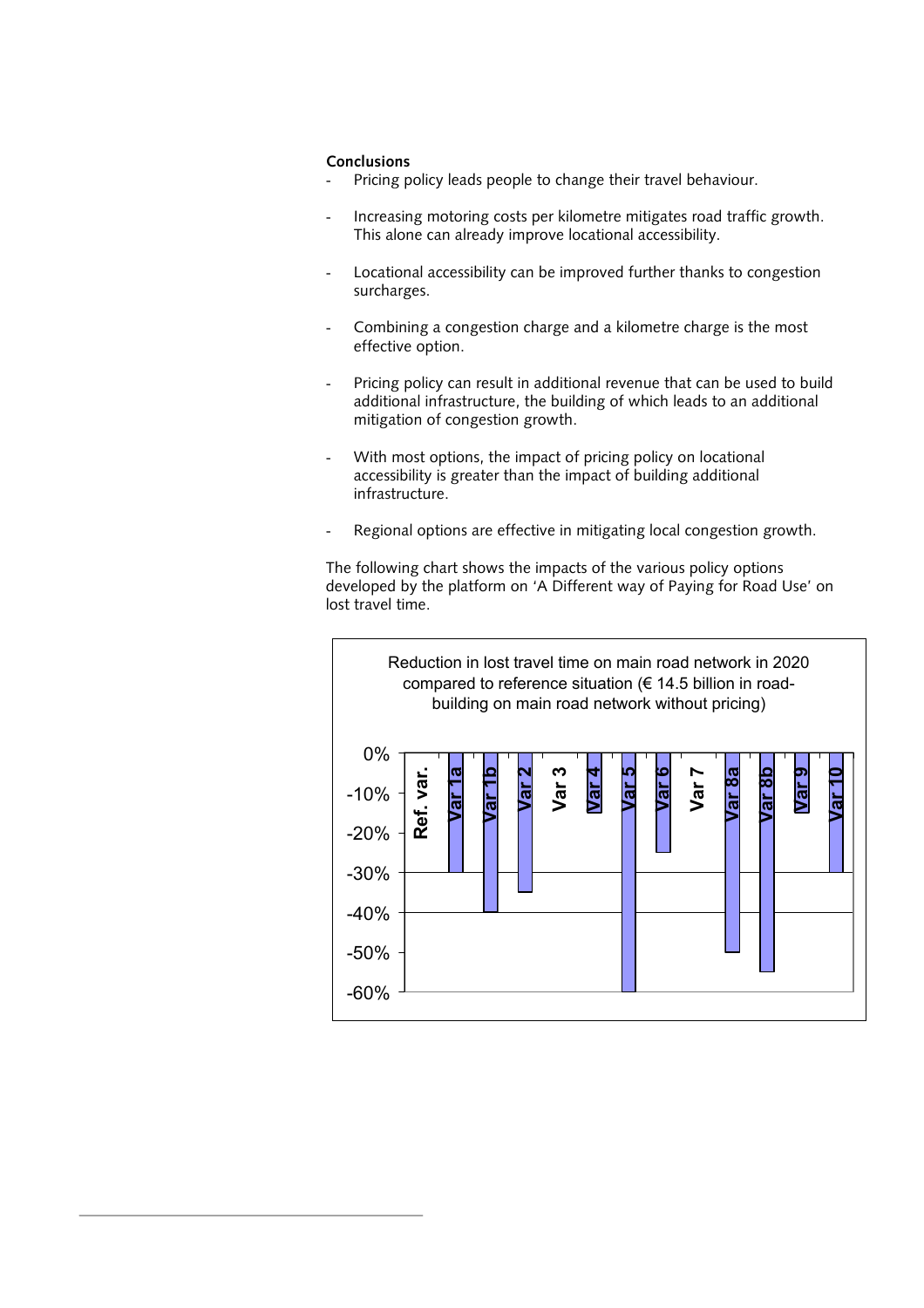## **A Different Way of Paying for Road Use**

Impact of policy options on the environment, safety and spatial planning

> **Ministry of Housing, Spatial Planning and the Environment Ministry of Transport, Public Works and Water Management**  *25 March 2005*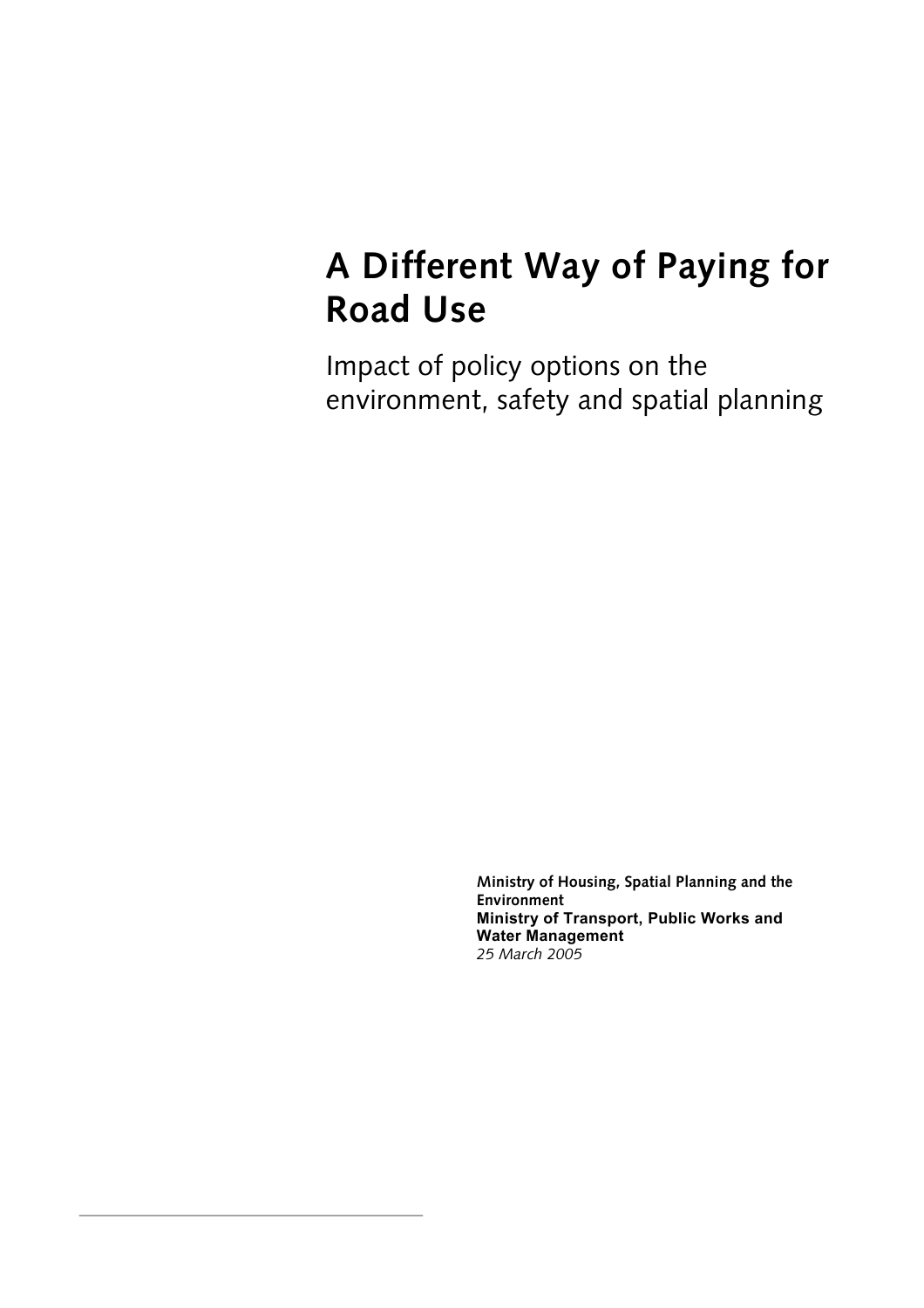### **Management summary**

The platform on 'A Different Way of Paying for Road Use' was set up late 2004 to provide an opinion on a road pricing policy that can receive broad public support. The platform is composed of a broad cross-section of societal organisations involved in transport. Various studies are being carried out for the purposes of discussions within the platform, converging in the impact study on 'A Different Way of Paying for Road Use' by the CPB (Central Planning Bureau). One of the study areas is external effects, which refers to effects on the environment, traffic safety and spatial effects.

The purpose of this report is to provide an understanding of the external effects of the policy options for road pricing as proposed by the platform on 'A Different Way of Paying for Road Use'. The impact of the different options are based on traffic calculations by the AVV (Transport Reseauch Centre), Ecorys and 4-Cast and calculations by the Environment and Nature Planning Bureau (MNP) as far as environmental effects are concerned.

#### **Impact on the environment**

The analysis of the impact on the environment focused on national emissions of  $CO<sub>2</sub>$  (carbon dioxide), NO<sub>x</sub> (nitrogen oxides) and PM<sub>10</sub> (particulates). The impact on noise and local air quality could not be quantified in the time available; based on earlier studies, however, it was possible to make some statements. The figure below presents the results of the analyses. The effects on  $CO<sub>2</sub>$ , NO<sub>x</sub> and PM<sub>10</sub> emissions for passenger traffic are expressed as indices over the reference variant in 2020. The reference variant refers to the effects of expansion of the road network with the so-called *zsm – projects 1 and 2* (utilisation projects) as well as the implementation of a  $\epsilon$  14.5 billion investment package, without an additional pricing policy or additional measures aimed at cleaner vehicles (emissions standards and incentive measures).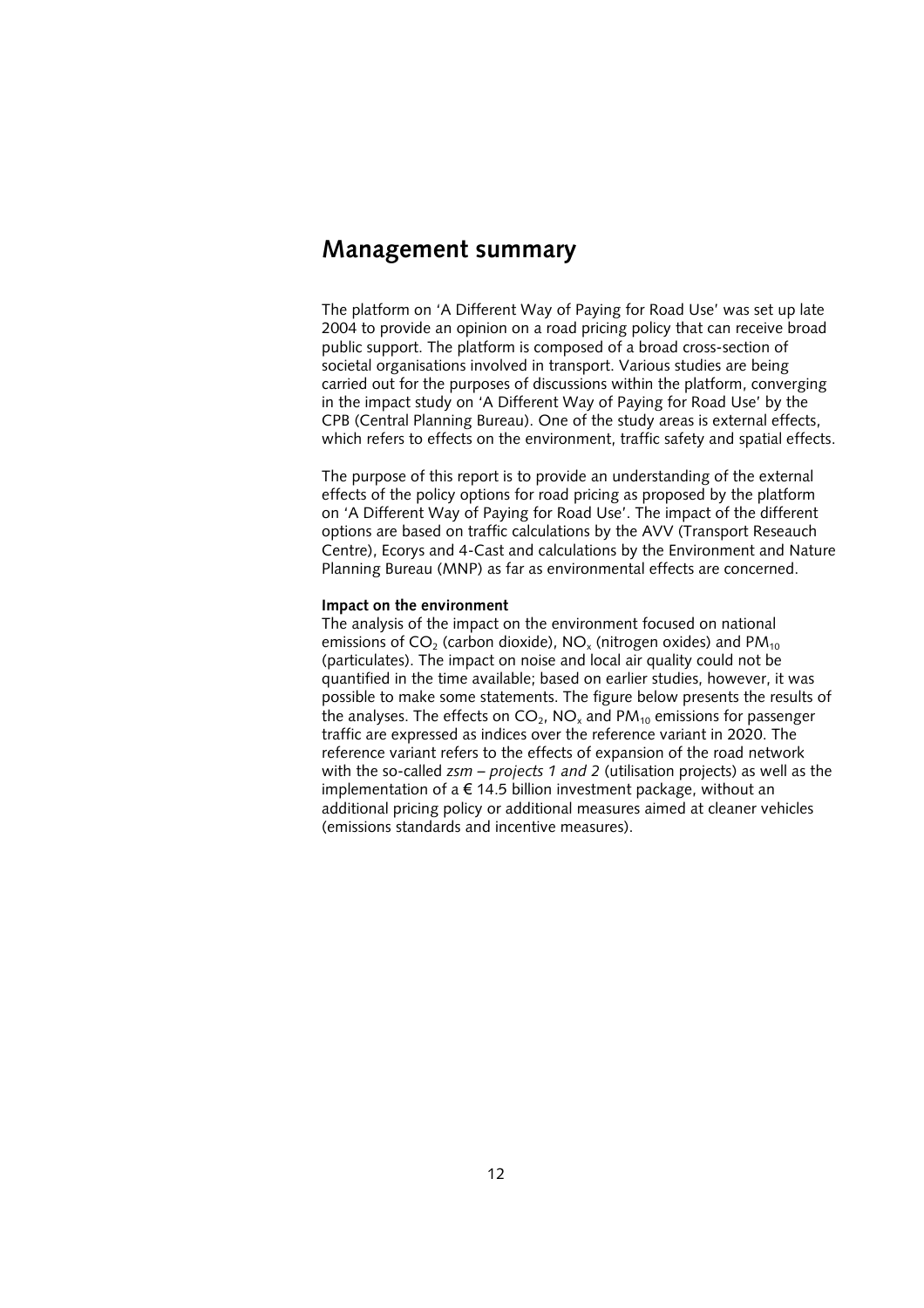

*Figure 1. Impact (median estimate) of policy options for road pricing on total CO<sub>2</sub>, NOx and PM10 emissions by road traffic in 2020, in percentage changes over the reference variant in 2020. The effect of option 3 includes increased emissions in inland navigation and rail. A decrease in emissions (bar below the zero line) is an improvement. (Left column reads: % change over reference variant 2020 – for translation of policy options see above report on traffic impacts.)*

The following conclusions regarding the impact on the environment can be drawn:

- Of all options studied, options with variabilisation of the fixed motor vehicle taxes (MRB en BPM<sup>2</sup>) result in the greatest environmental gain: variabilisation of fixed car costs results in a decrease in road traffic as well as, to a greater or lesser degree, an improvement in environmental performance per kilometre driven. Variabilisation of car costs through fuel duties results in relative terms in the strongest improvement of  $CO<sub>2</sub>$ emissions through fuel efficiency improvements (consumers are encouraged to buy more economical cars), while variabilisation through a kilometre charge results in the greatest reduction in  $NO<sub>x</sub>$  (and to a lesser degree  $PM_{10}$ ) emissions.
- Current car taxes have significant "greening" effects (relatively favourable effects on the environment) because of the level and basis of the purchase tax (BPM), differentiation by weight in the motor

-

<span id="page-12-0"></span><sup>&</sup>lt;sup>2</sup> MRB: fixed motor vehicle tax / BPM: purchase tax on motor vehicles.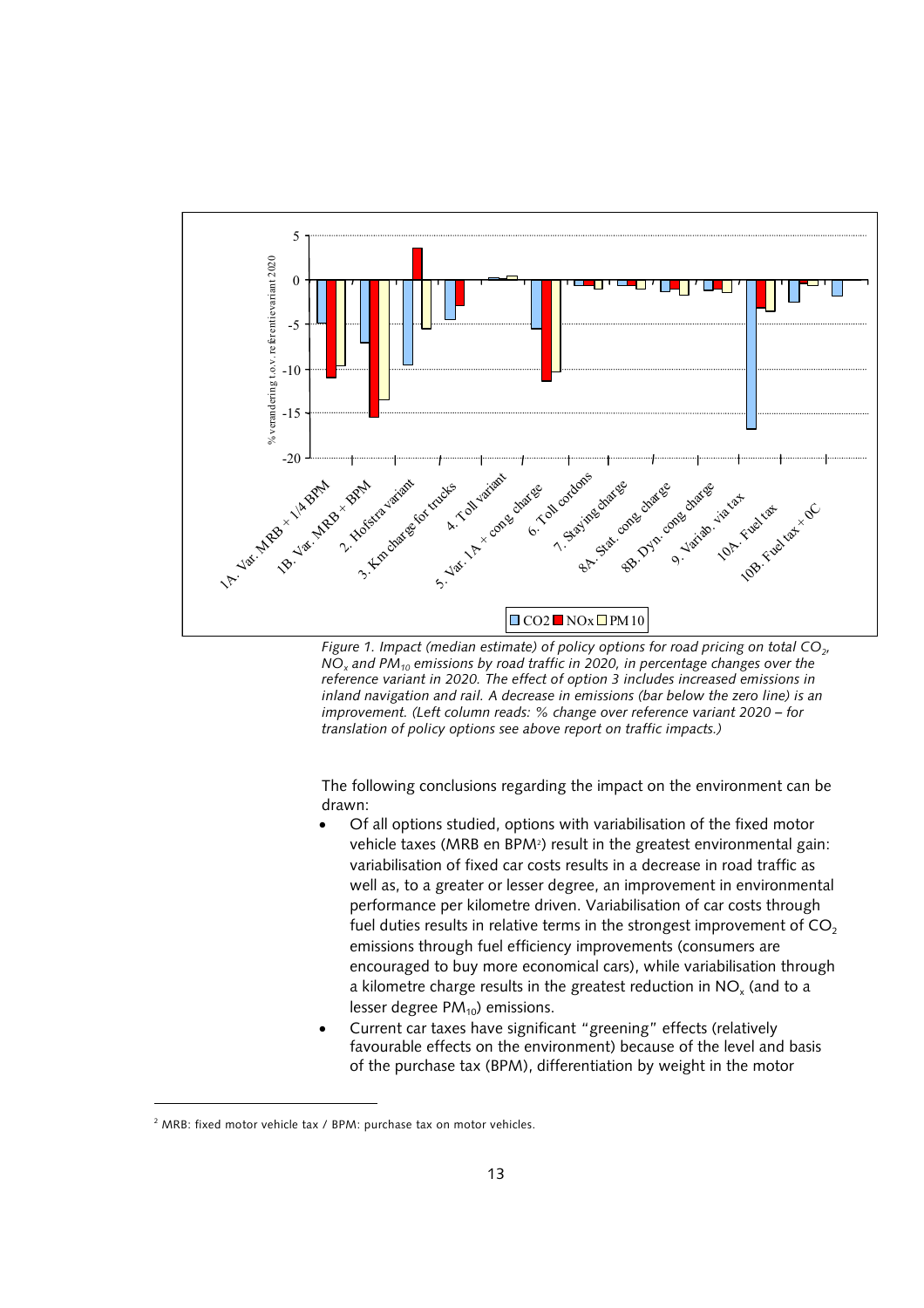vehicle tax (MRB) and fuel surcharges for diesel in the MRB and BPM. Variabilisation of car costs according to the Hofstra-option results in a mitigation of road traffic but has an unfavourable effect on the environmental performance of the passenger car fleet. This is because the rate differentiation is 'flatter' than the current differentiation of the MRB and BPM. This will lead to an increase in the diesel share of the passenger car fleet, which is unfavourable for emissions of NO<sub>y</sub> and  $PM_{10}$ .

- The policy options investigated with charges for specific locations, such as a congestion charge, toll or the entry charge, do not result in additional improvements in environmental performance per kilometre driven, so that the reductions in emissions on a national scale are in proportion to the decrease in car use.
- The introduction of a kilometre charge for heavy goods on the main road network in accordance with the German toll system will result in a decrease in national emissions by trucks of about 3% in 2020. The decrease in road transport, however, is compensated partly (NO<sub>v</sub> and  $CO<sub>2</sub>$ ) or entirely (PM<sub>10</sub>) by an increase in emissions by inland navigation and rail transport, owing to the fact that about two thirds of the tonnekilometres eliminated from road transport will shift to inland navigation or rail transport. The environmental performance of inland navigation vessels and diesel goods trains in 2020 is worse than that of trucks because of lagging standards. In the short term (2010), the introduction of a kilometre charge for heavy goods will result in a greater reduction in emissions and can thereby improve air quality along roads. This is because the charge for heavy goods differentiates by environmental class, which can result in the short term in an accelerated shift to cleaner trucks for these are subject to a lower rate. This effect has not been included in the calculated emissions reduction.

The following comments and nuances can be added to the above conclusions:

- The analysis was especially focused on national emissions. At present, there are obstacles in road infrastructure projects because EU air quality standards have not been achieved. Variants with little effect in national terms (local charges) may have effects locally, but expectations should not be too high. Earlier research, for example, indicates that an entry charge around major cities can result in a 10%-30% decrease in homes where the NO<sub>2</sub> standard is exceeded. These effects may be smaller in practice, partly because it is expected that there will be more goods traffic, with relatively high emissions per kilometre, because of better flow. Further study is required for more detailed information. The Environment and Nature Planning Bureau (MNP) indicates that for effects over the short term, reducing the maximum speed on ring roads around large cities will be more effective, as this can improve the environmental performance per kilometre of passenger cars as well as trucks by 25%-30%.
- There is an important relationship between the rate structure and the composition of the fleet. If the rate structure contains no incentives promoting fuels and vehicles that are relatively environmentally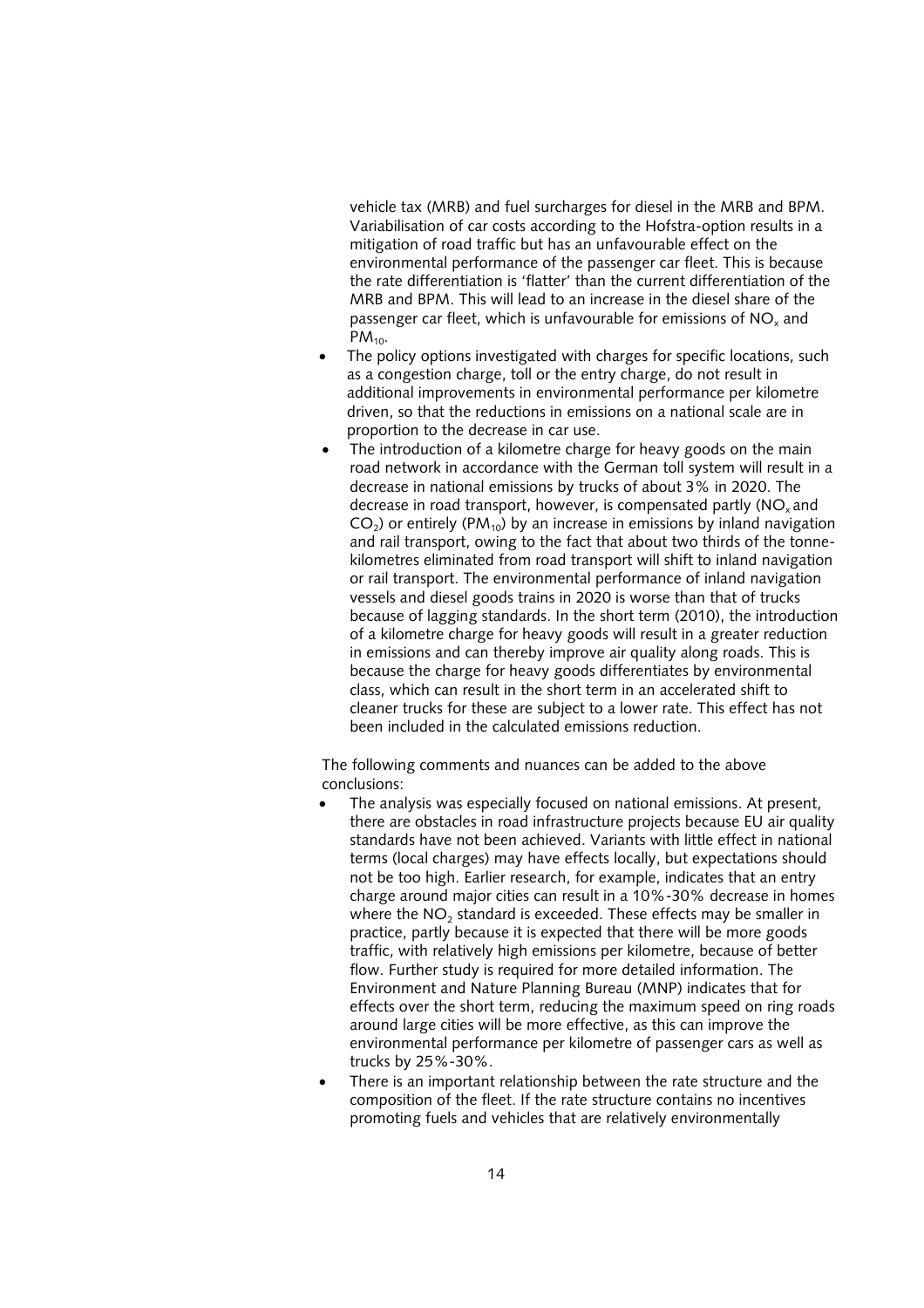friendly, there will be more diesel vehicles and heavier vehicles. In that case, the basic condition imposed on the Platform in terms of the environment – at least the same effects as in the situation without a price policy – will not be achieved.

• Environmental effects may improve through further optimisation of the rates in environmental aspects. Differentiation by polluting emissions (Euro class or model year) for passenger cars as well as trucks may result in an incentive to accelerate the renewal of the fleet, with favourable effects for  $NO<sub>x</sub>$  and particulates. Differentiation by location, such as higher rates in areas with a large amount of air pollution and/or noise pollution, can increase the impact on the environment.

#### **Traffic safety**

The following conclusions can be drawn in terms of safety:

- Policy options involving a kilometre charge for at least all passenger vehicles have the most favourable effect: the reduction in vehicle kilometres means that safety clearly improves. The impact is smaller if the number of participating vehicles is smaller, e.g. in case of a kilometre charge for heavy goods, or if there is a congestion charge.
- When the policy options are developed further, special attention will have to be paid from a safety perspective to the impact on the secondary road network, because the secondary road network is less safe than the main road network. It may be necessary to price the secondary road network and/or take additional measures to make diversions via the secondary road network unappealing (traffic reduction measures). The rate system will also require additional attention to prevent unwanted side effects such as driving fast to leave the charge area before the charge period or waiting on the shoulder until the charge period is over.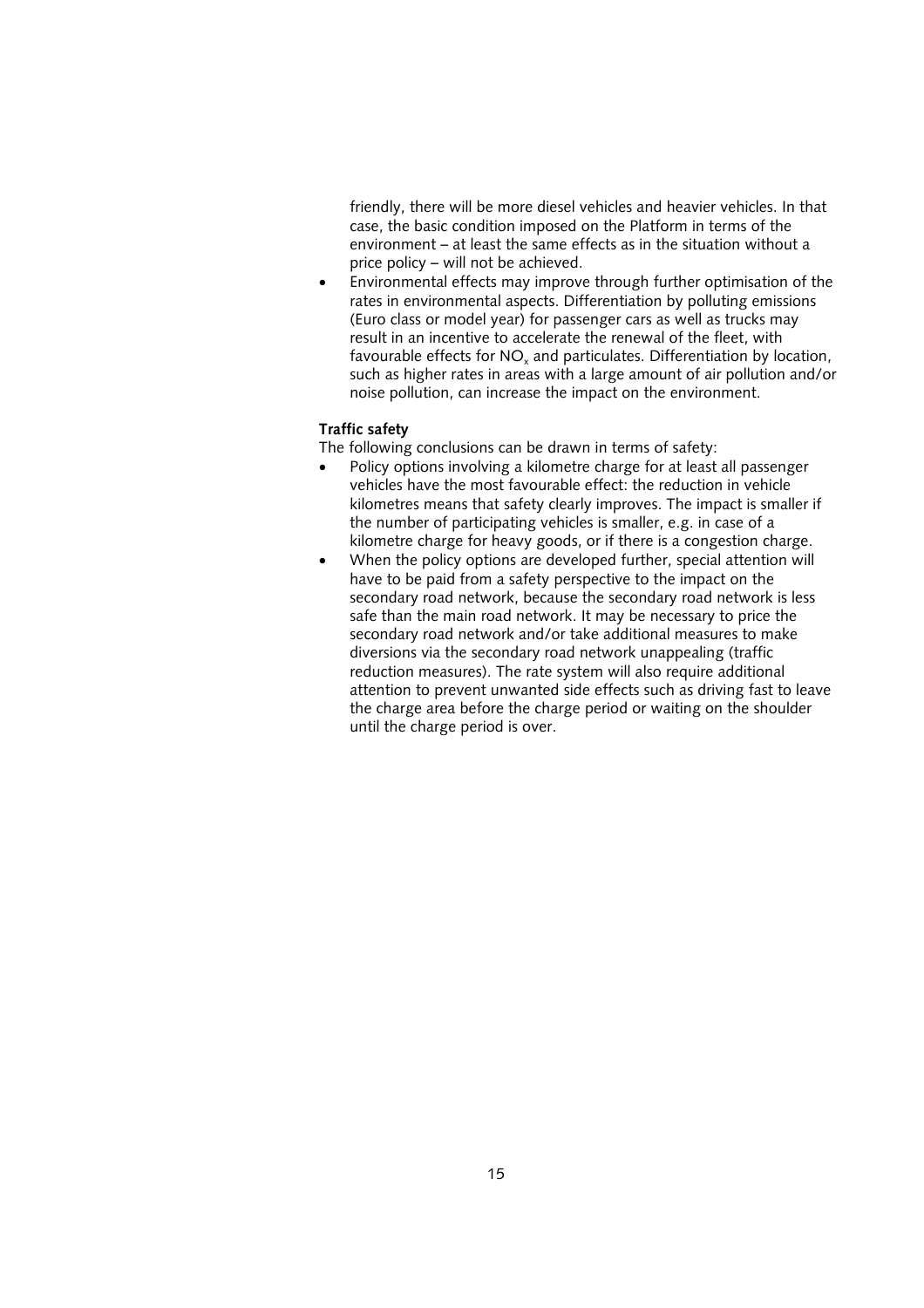The following table provides a rough estimate of the improvement in safety for each policy option. Note that this is not a calculation but an estimate based on earlier research and the latest calculated traffic impacts. Given the limited time available, the safety effects could not be calculated using the recent traffic data.

|                         | Policy options of the<br>Platform                | <b>Estimate based</b><br>on previous<br>research | <b>Estimate of</b><br>options of<br>Mobility<br>Policy<br>Document | Vehicle kilometres<br><b>Recent run of National</b><br>Model System<br>(decrease/increase, %) |                | <b>Estimated safety</b><br>improvement (%) |                |
|-------------------------|--------------------------------------------------|--------------------------------------------------|--------------------------------------------------------------------|-----------------------------------------------------------------------------------------------|----------------|--------------------------------------------|----------------|
|                         |                                                  |                                                  |                                                                    | Main                                                                                          | Seconda   TOT  |                                            |                |
|                         |                                                  |                                                  |                                                                    |                                                                                               | ry             |                                            |                |
|                         | Build & use (reference)                          | $\Omega$                                         | $\Omega$                                                           | $\Omega$                                                                                      | $\Omega$       | $\Omega$                                   | $\Omega$       |
| 1                       | Kilomtre charge<br>$MRB + 1/4$ BPM               | $++$                                             | $++$                                                               | -8                                                                                            | $-9$           | -8                                         | 8              |
|                         | $MRB + BPM$                                      |                                                  |                                                                    | $-11$                                                                                         | $-12$          | $-11$                                      | 11             |
| $\mathbf 2$             | 'Hofstra' charge                                 | $++$                                             | $^{++}$                                                            | $-11$                                                                                         | $-12$          | $-11$                                      | 11             |
| $\overline{\mathbf{3}}$ | Kilometre charge-                                | $\mathbf 0$                                      | n/a                                                                |                                                                                               |                | -                                          | $+/-/?$        |
|                         | heavy goods                                      |                                                  |                                                                    |                                                                                               |                |                                            |                |
| 4                       | Group of 6 toll cases                            | $\Omega$                                         | n/a                                                                | $\mathbf{0}$                                                                                  | 1              | $\Omega$                                   | $+/-/?$        |
| $\overline{5}$          | Kilometre charge and                             | $+++$                                            | $++$                                                               | $-10$                                                                                         | $-9$           | -9                                         | 9              |
|                         | congestion charge                                |                                                  |                                                                    |                                                                                               |                |                                            |                |
| 6                       | Entry charge in four<br>major cities             | $+$                                              | $0/+$                                                              | $-2$                                                                                          | $-1$           | $-1$                                       | 1              |
| 7                       | Area -wide charge in                             | $\mathbf 0$                                      | $0/+$                                                              | $\mathbf 0$                                                                                   | $-1$           | $\overline{0}$                             | $+/-/?$        |
|                         | four major cities                                |                                                  |                                                                    |                                                                                               |                |                                            |                |
| 8                       | Charge on congested                              | $+$                                              | $0/+$                                                              | $-4$                                                                                          | $\overline{0}$ | $-3$                                       | $\overline{3}$ |
|                         | corridors                                        |                                                  |                                                                    |                                                                                               |                |                                            |                |
|                         | fixed rate<br>Dynamic rates                      |                                                  |                                                                    |                                                                                               |                |                                            |                |
|                         |                                                  |                                                  |                                                                    | $-3$                                                                                          | $-1$           | $-2$                                       | $\overline{2}$ |
| 9                       | Charge through tax                               | $^{++}$                                          | n/a                                                                | $-4$                                                                                          | $-5$           | $-4$                                       | $\overline{4}$ |
| $\overline{10}$         | Tax increase to finance<br>ambitions of Mobility | $+$                                              | n/a                                                                | 1                                                                                             | $-1$           | $\mathbf{O}$                               | $+/-/?$        |
|                         | <b>Policy Document</b>                           |                                                  |                                                                    |                                                                                               |                |                                            |                |

*Summary: traffic safety estimates*

A study is currently in progress on the relationship between vehicle characteristics and traffic safety, so that there will be more insights in the near future into the relationship between the type of car and safety. If this results in good possibilities for operationalisation, it will be recommended that this be incorporated in the rates for a pricing system. Current insights indicate that behaviour (with alcohol, seatbelts and speed as characteristics) accounts for more than 50% of accidents. It is also a fact that cars with a greater mass cause more injuries in the event of a collision than lighter cars, making this the most objective and measurable criterion for determining the external danger of a vehicle. A rate that depends on mass is therefore defensible for traffic safety reasons.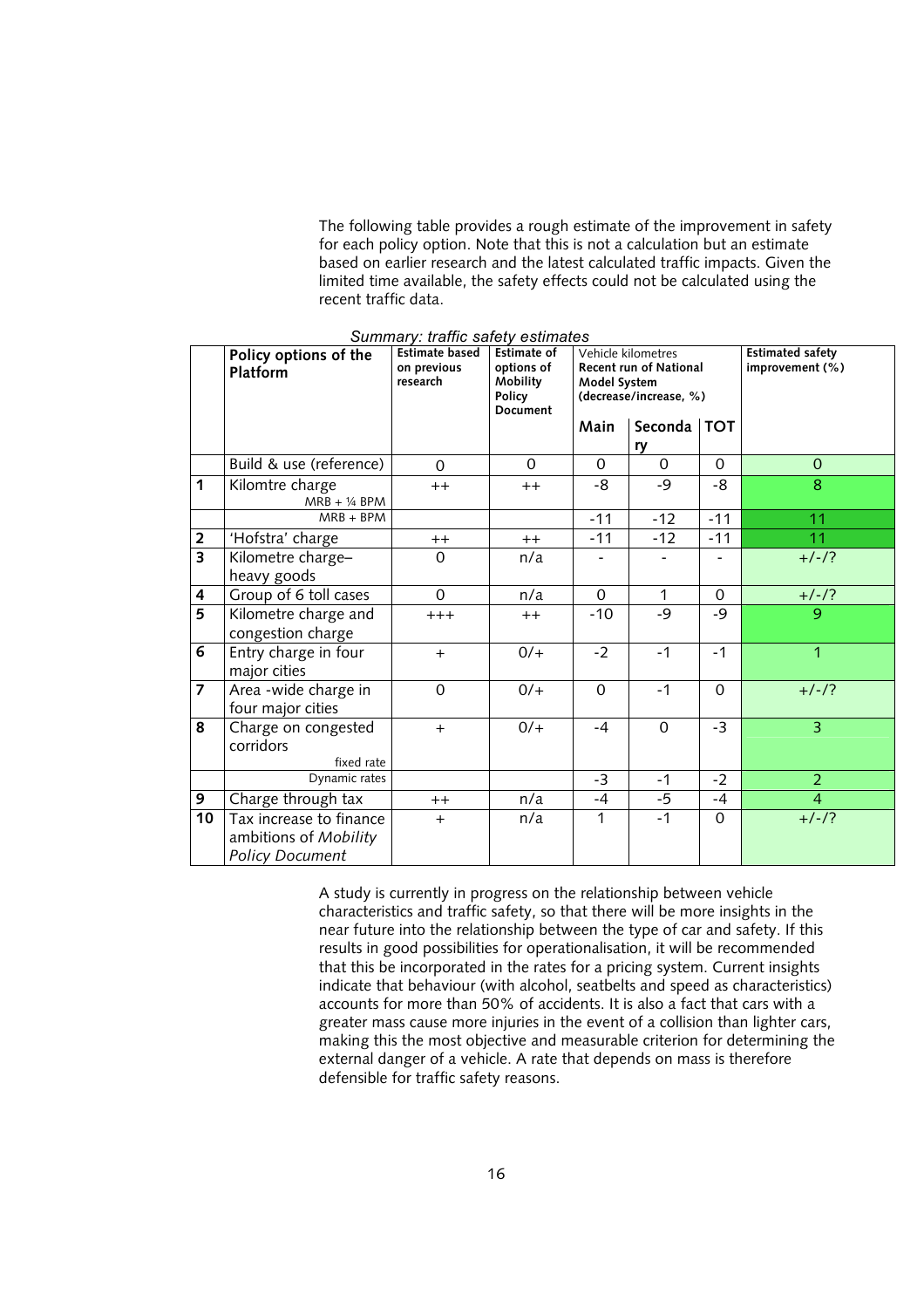#### **Spatial effects**

A unequivocal picture of the impact of price measures on spatial development cannot be provided. This is partly because of the lack of experiential data and partly because of the fact that impacts are expected to counteract each other. All types of kilometre charges, congestion charges and tolls may change motorists' behaviour, resulting in a reduction in the number of car journeys and with it, more efficient use of the road network and possibly better accessibility of centres and economic areas. This can support spatial policy. The kilometre charge differentiated by time and location in particular provides the possibility of directing spatial developments, but also the area-wide and entry charges may support and guide spatial developments.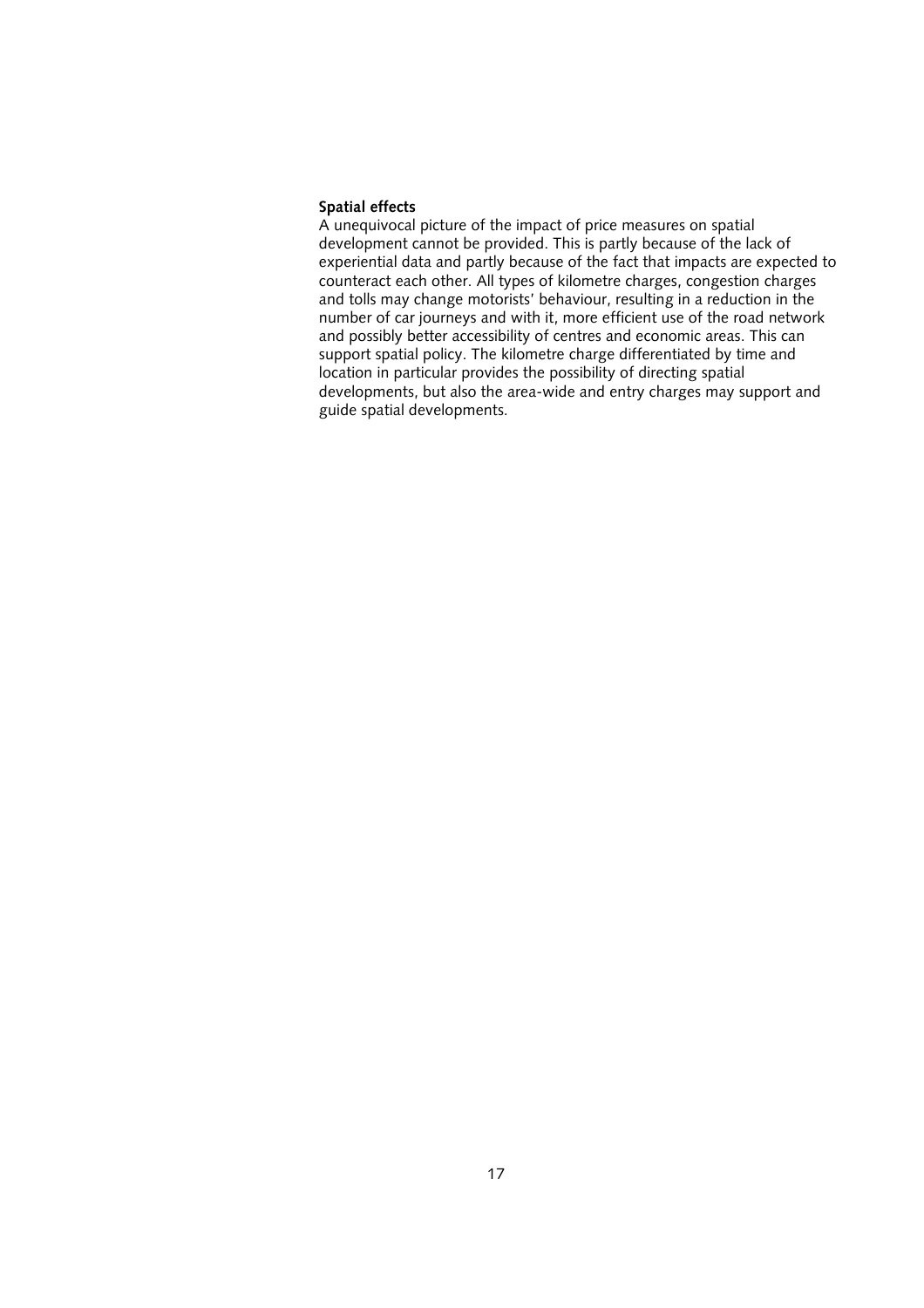## **IT IS POSSIBLE!**

A Different Way of Paying for Road Use: technology, organisation, enforcement and costs

29 March 2005





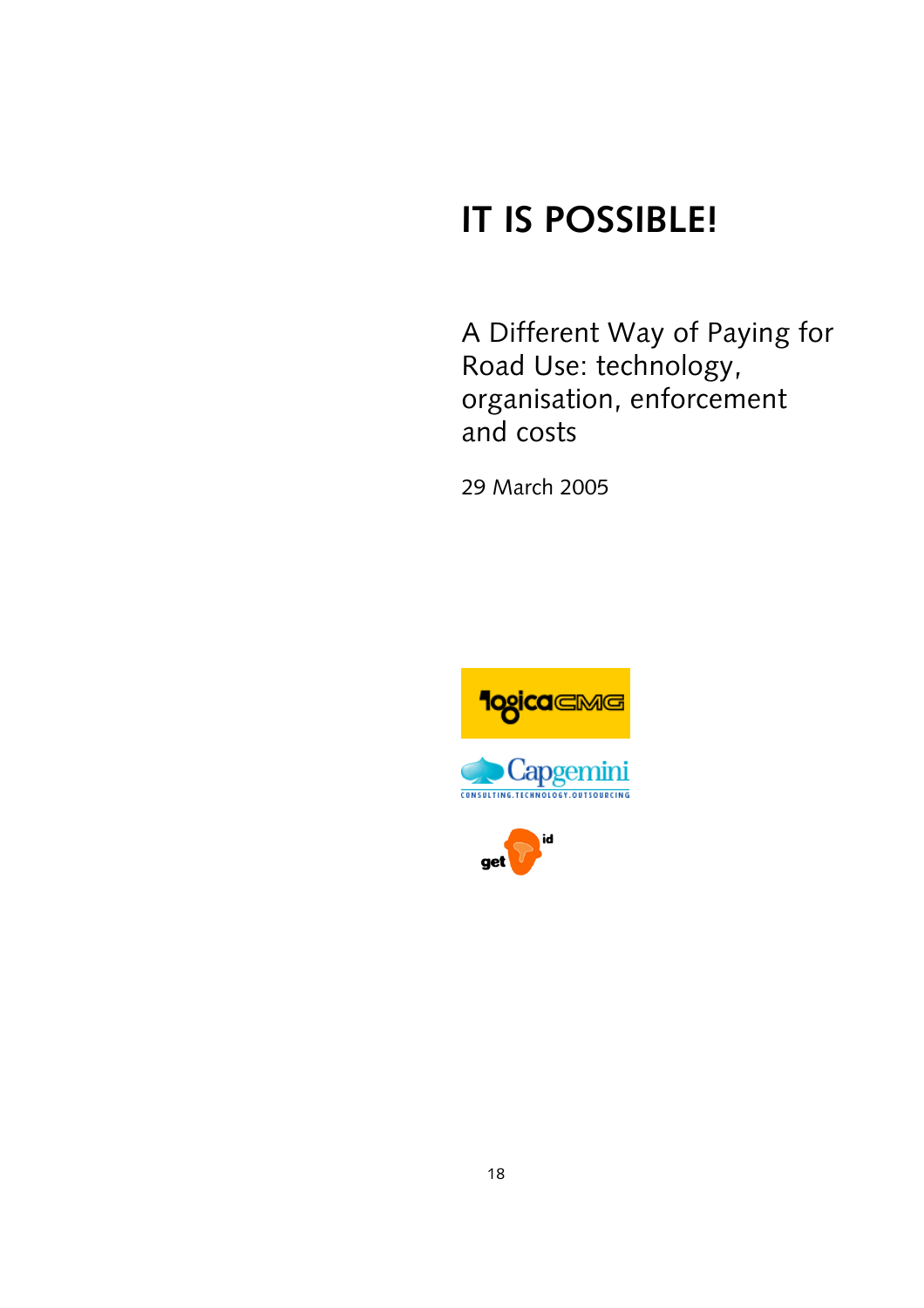### **Management summary**

The platform on 'A Different Way of Paying for Road Use' has been asked to issue an opinion to the Dutch Minister of Transport, Public Works and Water Management and the Dutch Minister of Finance on a form of road pricing that improves locational accessibility and can rely on broad support. Various road pricing systems are used elsewhere in Europe, with different purposes, technologies, basic conditions and costs. This leads to the conclusion that there are many options in technical and organisational terms.

The platform has asked to study the effects and costs of 10 policy options for a different way of paying for road use. This report addresses the issue whether the proposed options can be realised (in terms of technology, organisation and enforcement), what time of implementation is required and the approximate costs of each option. This report does not address the two tax options, as it is already clear that the costs are virtually zero and the introduction time is very limited, compared to the other options.

The report is intended for a comparison of very different options, with different goals, preferences and characteristics. Assumptions have been made for the study, such as the area of application (all of the Netherlands or regionally; main road network only or including secondary road network) and estimates of the number of road users. When the goal and the preferences and requirements (including political ones) of a different system of paying for road use will be clear, more precise specifications and cost estimates can be made in a subsequent phase.

| <b>Policy</b>                                        | <b>INVESTMENT</b> | <b>DEPRECIATION</b> | <b>OPERATION</b> | <b>INTRODUCTION</b> |
|------------------------------------------------------|-------------------|---------------------|------------------|---------------------|
| <b>Options</b>                                       |                   | Annually            | Annually         |                     |
| 1 & 2<br>kilometre<br>charge                         | $2100 - 3800$     | $400 - 700$         | $400 - 1100$     | 2011 - 2016         |
| 3 Kilometre<br>charge, heavy<br>goods, GPS           | $180 - 365$       | $35 - 70$           | $35 - 90$        | 2009 - 2012         |
| 3 Kilometre<br>charge, heavy<br>goods.<br>gateways   | $300 - 360$       | $45 - 60$           | $60 - 160$       | 2009 - 2012         |
| 4 Various toll<br>projects                           | $100 - 130$       | $25 - 35$           | $60 - 190$       | 2009 - 2012         |
| 5 Kilometre<br>charge $+$<br>congestion<br>surcharge | $2200 - 4100$     | $400 - 800$         | $500 - 1100$     | 2011 - 2016         |
| 6 Entry<br>charge in the<br>four major<br>cities     | $115 - 150$       | $15 - 25$           | $25 - 45$        | 2009 - 2011         |
| 7 Area-wide<br>charge in the<br>four major<br>cities | $200 - 300$       | $65 - 105$          | $265 - 420$      | 2009 - 2011         |
| 8 Charge on<br>congested<br>corridors                | $85 - 95$         | $10 - 15$           | $20 - 35$        | 2009 - 2011         |

*Summary of policy options with most important characteristics. Amounts in millions of euro*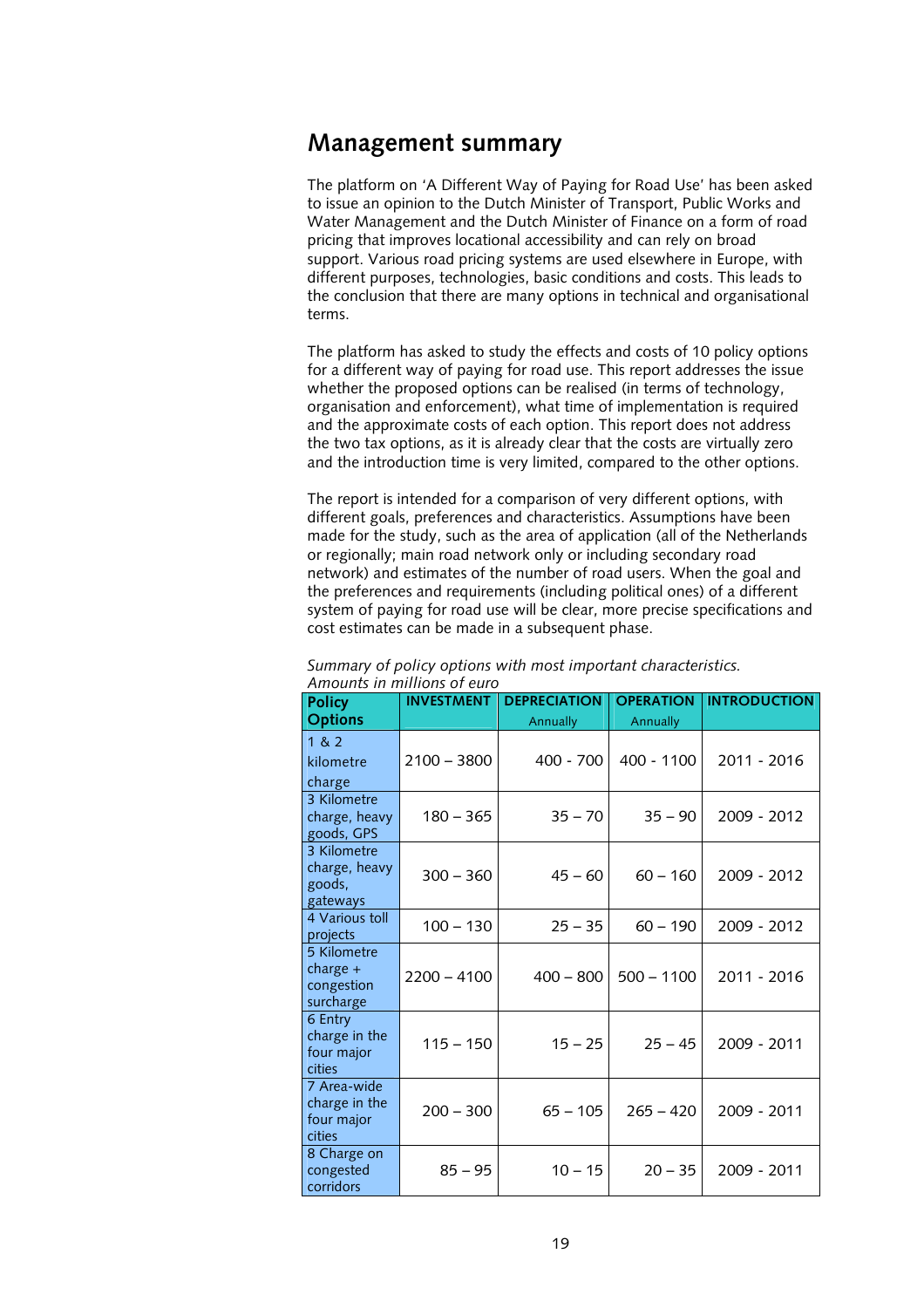#### *All policy options can be implemented*

All policy options assume free flow systems (no barriers): road users can pay without stopping. In principle, each option is possible in practice. In all cases, basic conditions such as privacy, European regulations and requirements regarding reliability and enforceability can be met. The implementation and with it, the consequences and risks, however, do differ.

Many policy options have already proved themselves abroad or are now being tested in practice. Only the options involving a kilometre charge for all road users on all roads are new in terms of the scope of the number of road users and the area of application. Even though technology, organisation and enforcement are scaleable in principle, there are still risks. The risks involved with this innovation result in higher costs and longer introduction periods.

#### *Major differences between policy options*

The implementation of the policy options differs to a large extent. This applies in the first place to the required provisions in the vehicle of the users: no On-Board Unit (manual declaration system), a simple On-Board Unit (DSRC technology) or a more complex On-Board Unit (GPS technology). The consequences for roadside infrastructure are also different: DSRC technology requires more gantries than manual declaration systems and satellite-based systems, but the latter two require more roadside investment for enforcement equipment and other enforcement strategies and tactics. No technology is quickest to implement and cheapest in all aspects. Nor does each technology suit each goal equally: satellite-based (GPS) systems are more suitable for a large area with many users. Radio communication technologies (DSRC) are better for variants with many users (who also return regularly) in a restricted area or on a limited number of routes. Manual declaration (with plate recording as the enforcement system) is especially suitable for a limited number of users in a restricted area.

#### *Public or private implementation*

A different way of paying for road use always requires a foundation in public law. Implementing parts of a road pricing option can be done by both public and private parties. This will be specified further before tendering. Current analysis, however, already indicates that for certain functions, such as halting and issuing sanctions (e.g., collecting fines), implementation by public organisations is preferable for reasons of safety as well as cost, without ruling out private implementation. Once a policy option has been selected and the goals, requirements and preferences are clarified, the legal framework can be developed further, including options for public-private structures and corresponding cost allocations.